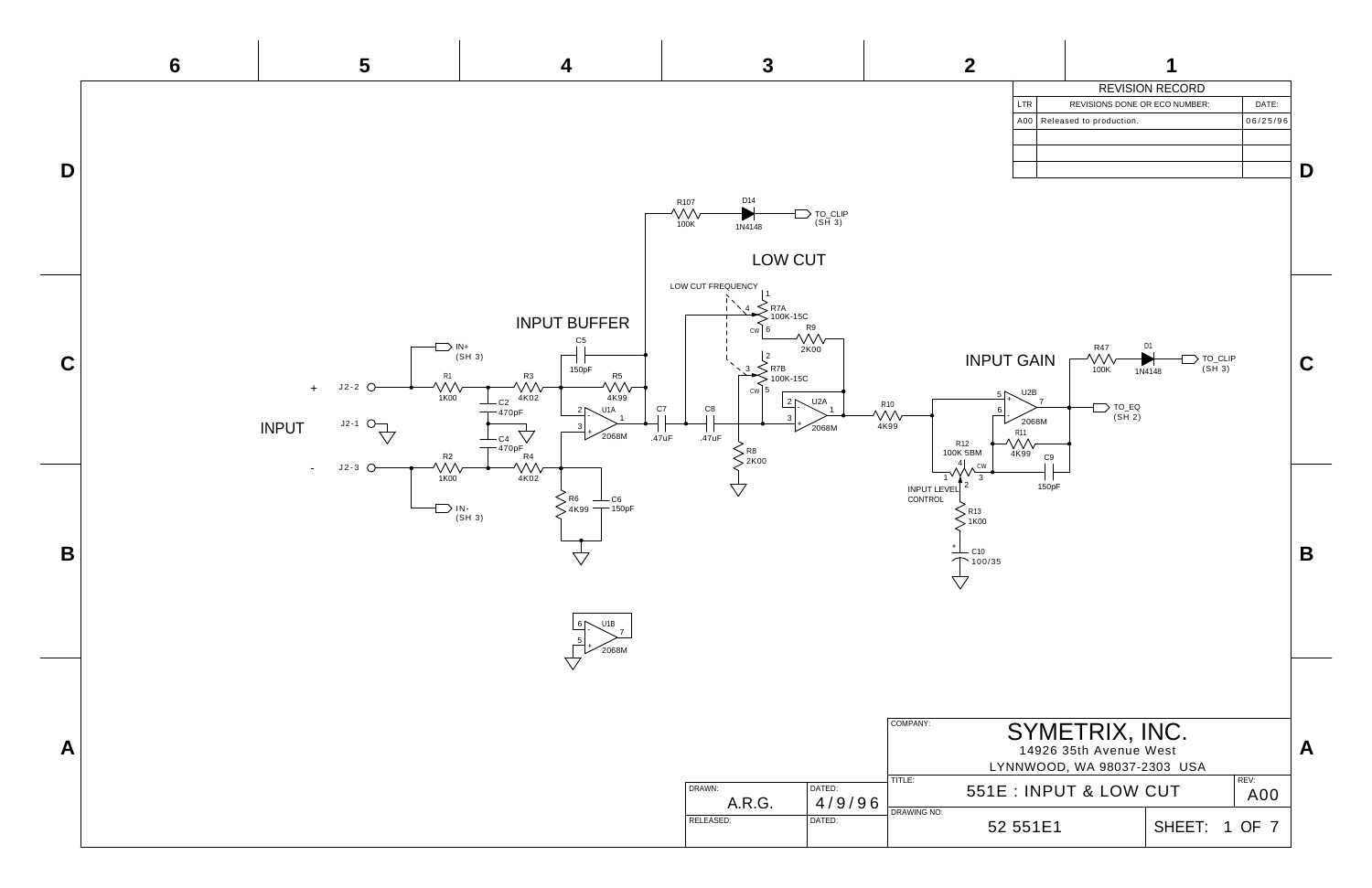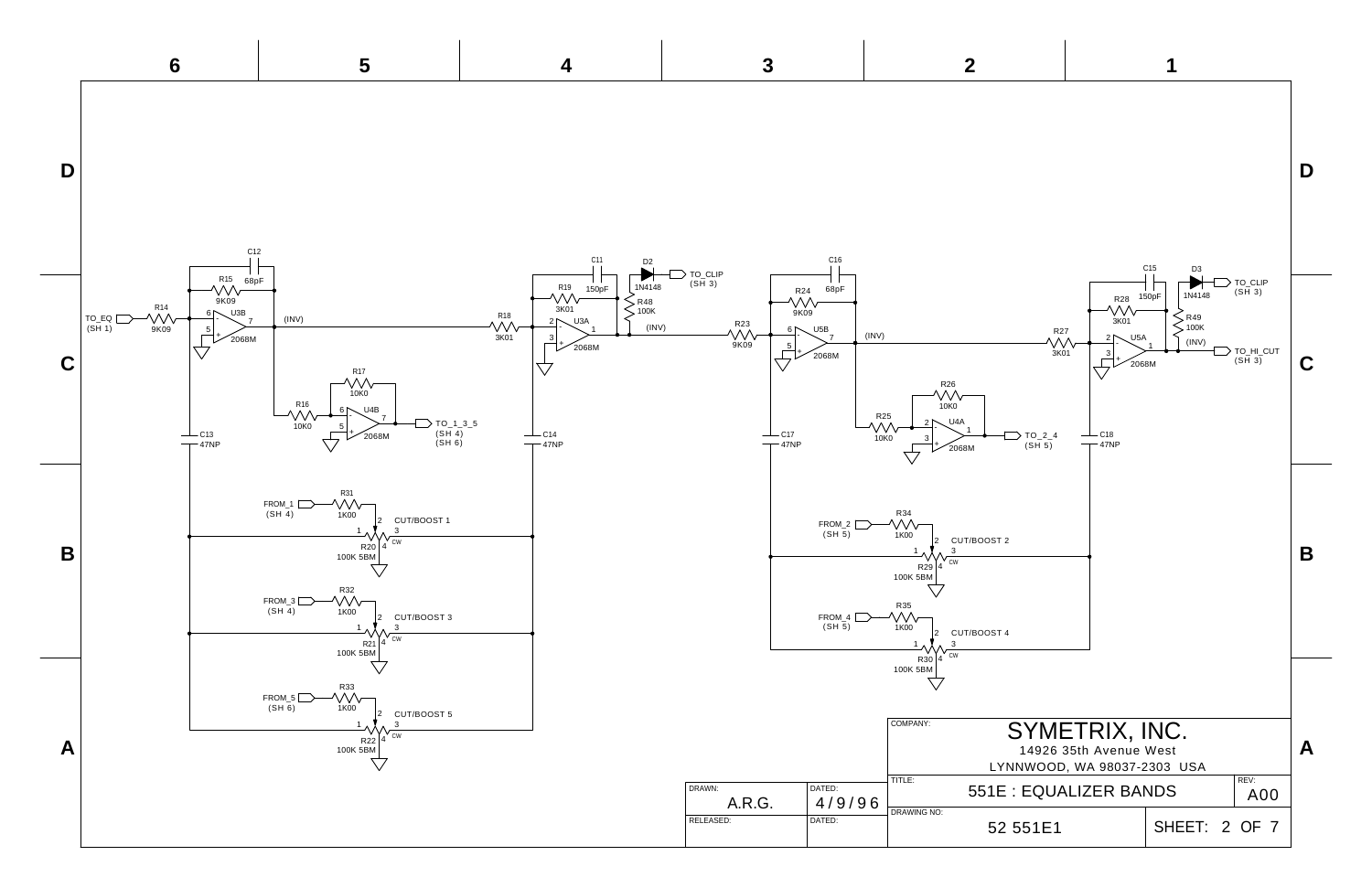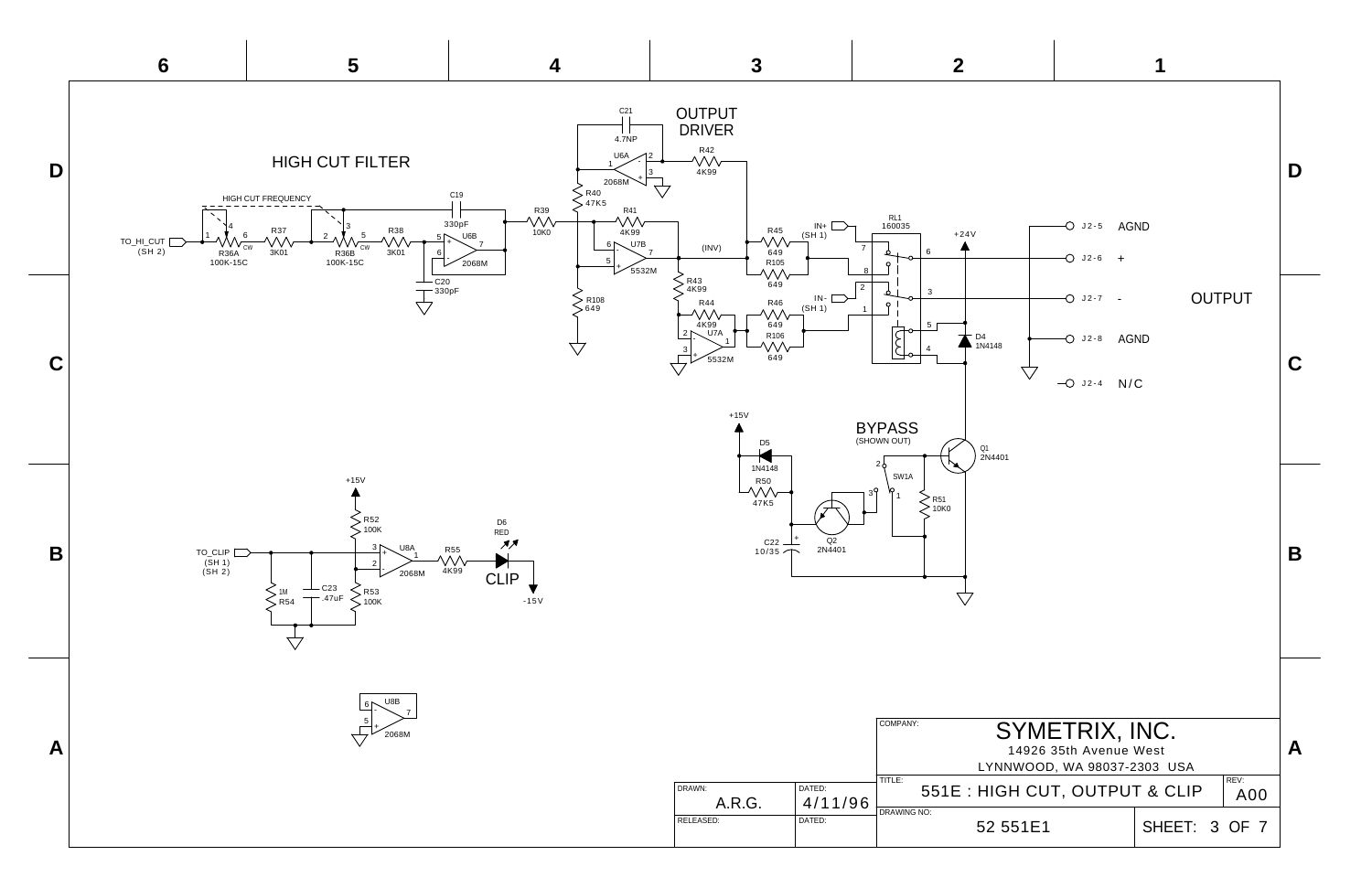

|                                                                                                               |               |             | D |
|---------------------------------------------------------------------------------------------------------------|---------------|-------------|---|
|                                                                                                               |               |             | C |
|                                                                                                               |               |             |   |
| SYMETRIX, INC.<br>14926 35th Avenue West<br>LYNNWOOD, WA 98037-2303 USA<br>: FILTER BANDS 1 AND 3<br>52 551E1 | SHEET: 4 OF 7 | REV:<br>A00 | А |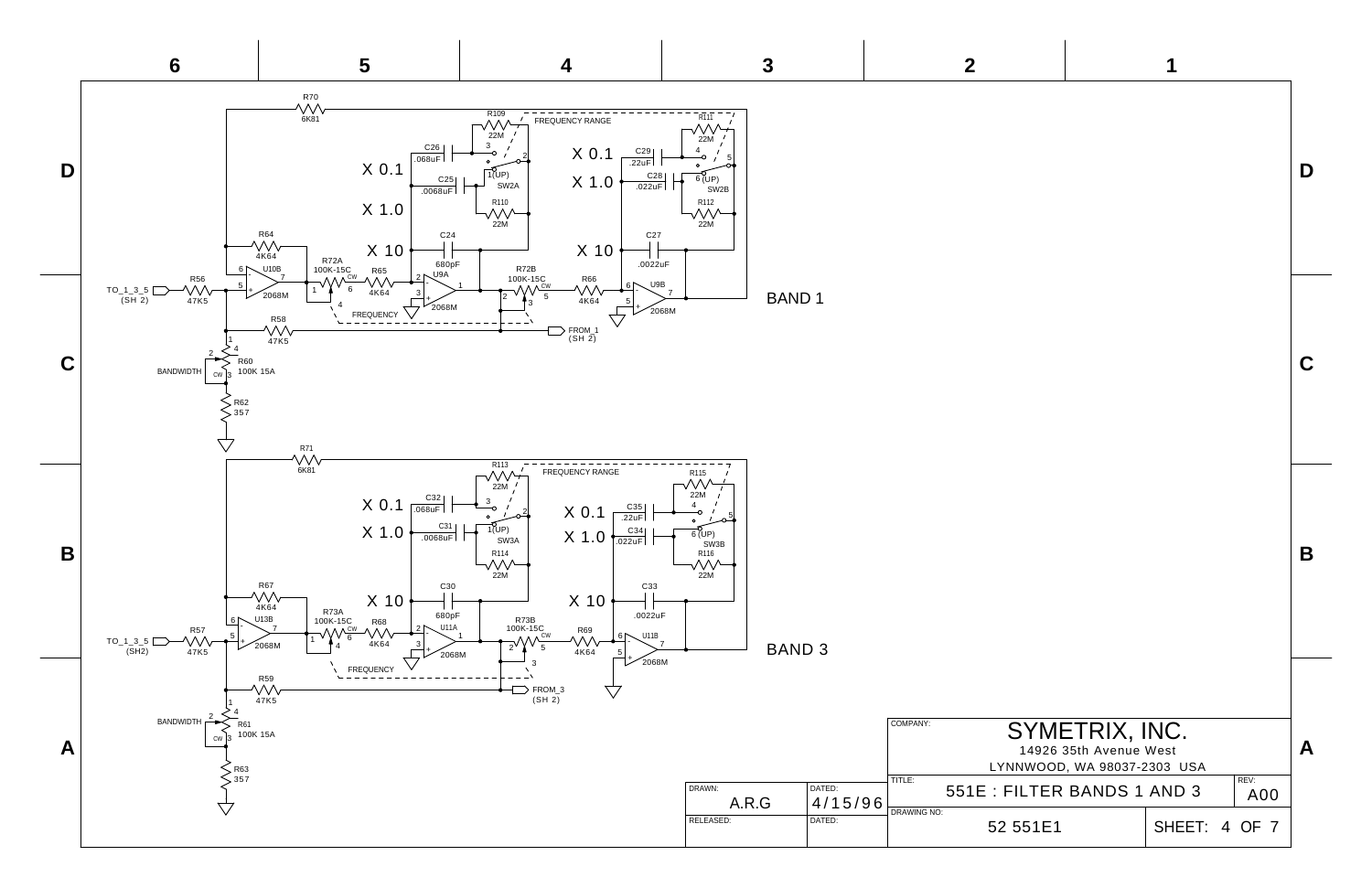| $\mathbf 2$                                   | 1                                                                                                                       |                  |
|-----------------------------------------------|-------------------------------------------------------------------------------------------------------------------------|------------------|
|                                               |                                                                                                                         | D                |
|                                               |                                                                                                                         | C                |
|                                               |                                                                                                                         | B                |
| COMPANY:<br>TITLE:<br>DRAWING NO:<br>52 551E1 | SYMETRIX, INC.<br>14926 35th Avenue West<br>LYNNWOOD, WA 98037-2303 USA<br>551E : FILTER BANDS 2 AND 4<br>SHEET: 5 OF 7 | A<br>REV:<br>A00 |

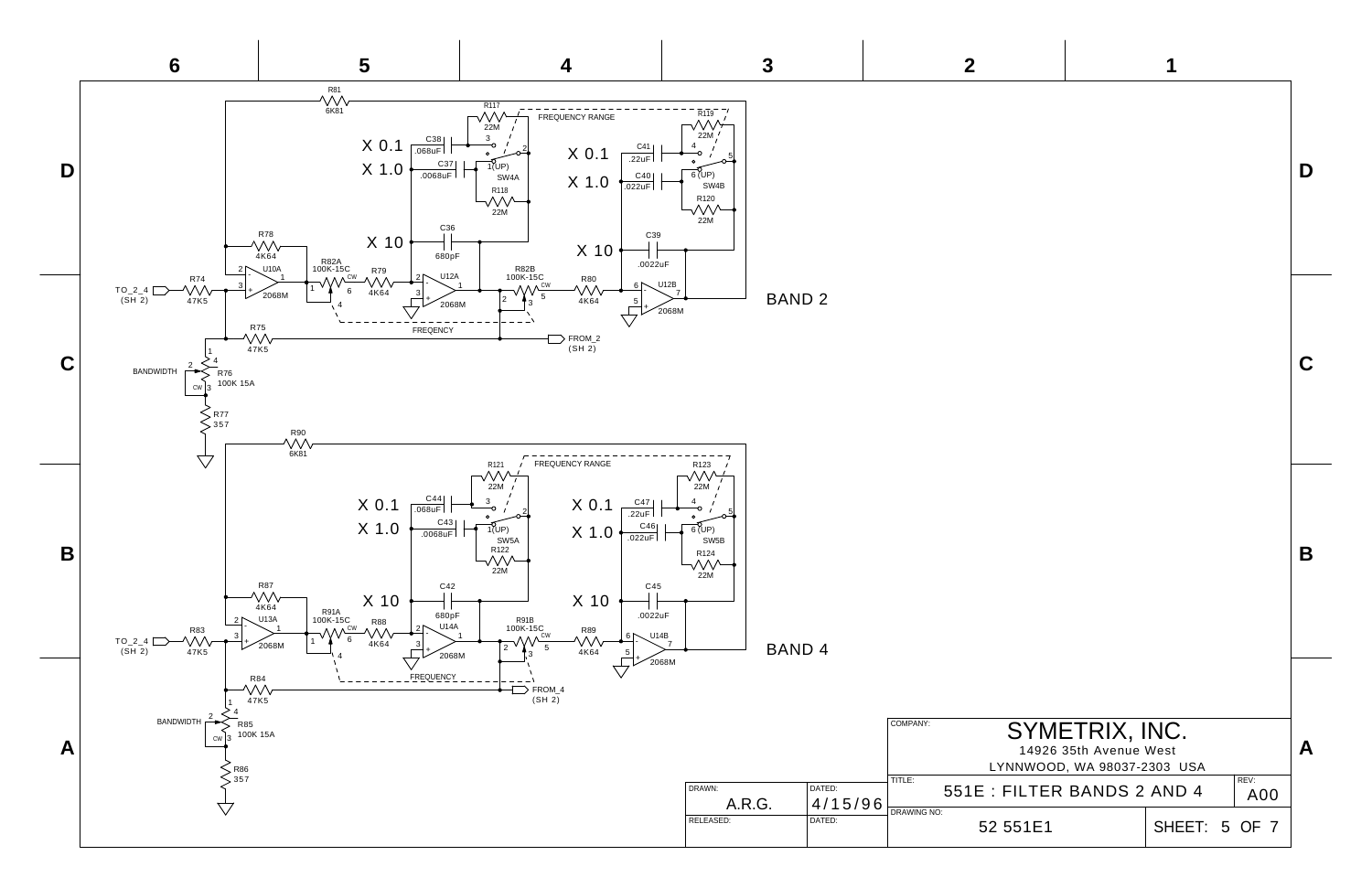

| $\boldsymbol{2}$                         |                      |                                                                         | 1             |             |   |
|------------------------------------------|----------------------|-------------------------------------------------------------------------|---------------|-------------|---|
|                                          |                      |                                                                         |               |             | D |
| $\sqrt{5}$                               |                      |                                                                         |               |             | C |
|                                          |                      |                                                                         |               |             | B |
| COMPANY:<br>TITLE:<br><b>DRAWING NO:</b> | 551E : FILTER BAND 5 | SYMETRIX, INC.<br>14926 35th Avenue West<br>LYNNWOOD, WA 98037-2303 USA |               | REV:<br>A00 | A |
|                                          | 52 551E1             |                                                                         | SHEET: 6 OF 7 |             |   |